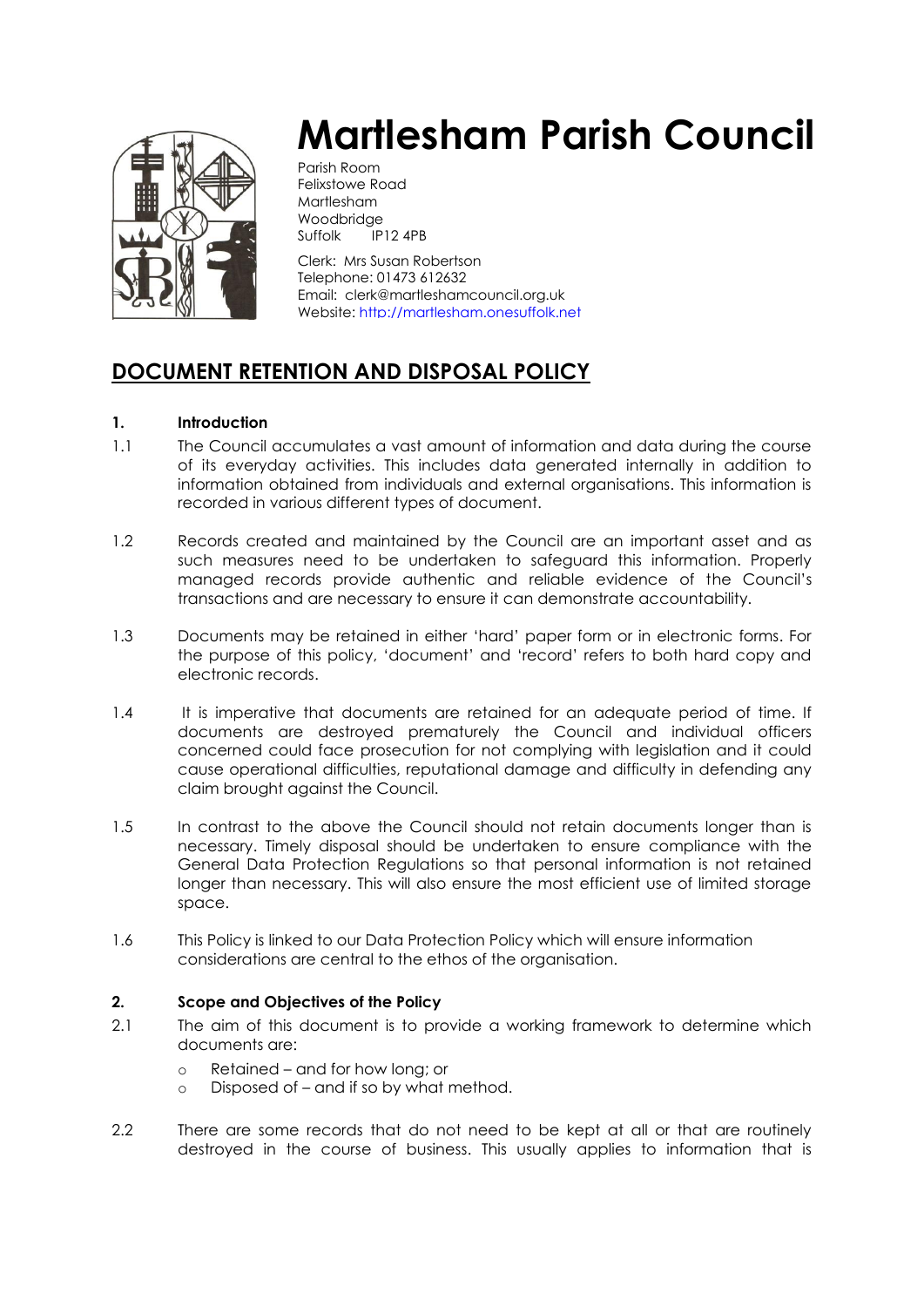duplicated, unimportant or only of a short-term value. Unimportant records of information include:

- o 'With compliments' slips.
- o Catalogues and trade journals.
- o Non-acceptance of invitations.
- o Trivial electronic mail messages that are not related to Council business.
- o Requests for information such as maps, plans or advertising material.
- o Out of date distribution lists.
- 2.3 Duplicated and superseded material such as stationery, manuals, drafts, forms, address books and reference copies of annual reports may be destroyed.
- 2.4 Records should not be destroyed if the information can be used as evidence to prove that something has happened. If destroyed the disposal needs to be disposed of under the General Data Protection Regulations

#### **3. Roles and Responsibilities for Document Retention and Disposal**

- 3.1 The Council will retain or dispose of documents and undertake a review of documentation at least on an annual basis to ensure that any unnecessary documentation being held is disposed of under the General Data Protection Regulations.
- 3.2 The Council will ensure that all employees are aware of this policy.

## **4. Document Retention Protocol**

- 4.1 The Council will maintain an adequate system for documenting the activities of our service, taking into account the legislative and regulatory environment for local authorities.
- 4.2 Records of each activity should be complete and accurate enough to allow employees and their successors to undertake appropriate actions in the context of their responsibilities to:
	- o Facilitate an audit or examination of the business by anyone so authorised.
	- o Protect the legal and other rights of the Council, its clients and any other persons affected by its actions.
	- Verify individual consent to record, manage and record disposal of their personal data.
	- o Provide authenticity of the records so that the evidence derived from them is shown to be credible and authoritative.
- 4.3 To facilitate this the following principles will be adopted:
	- o Records created and maintained will be arranged in a record-keeping system which will enable quick and easy retrieval of information under the General Data Protection Regulations
	- o Documents which are no longer required for operational purposes but need retaining will be identified as such and stored in the Parish Offices.
- 4.4 The retention schedule in the Council's List of Documents for Retention or Disposal provides guidance on the *recommended* minimum retention periods for specific classes of documents and records. This schedule provides recommended best practice taken from the Public Records Office, the Records Management Society of Great Britain, and Society of Local Council Clerks in accordance with relevant legislation, for guidance only.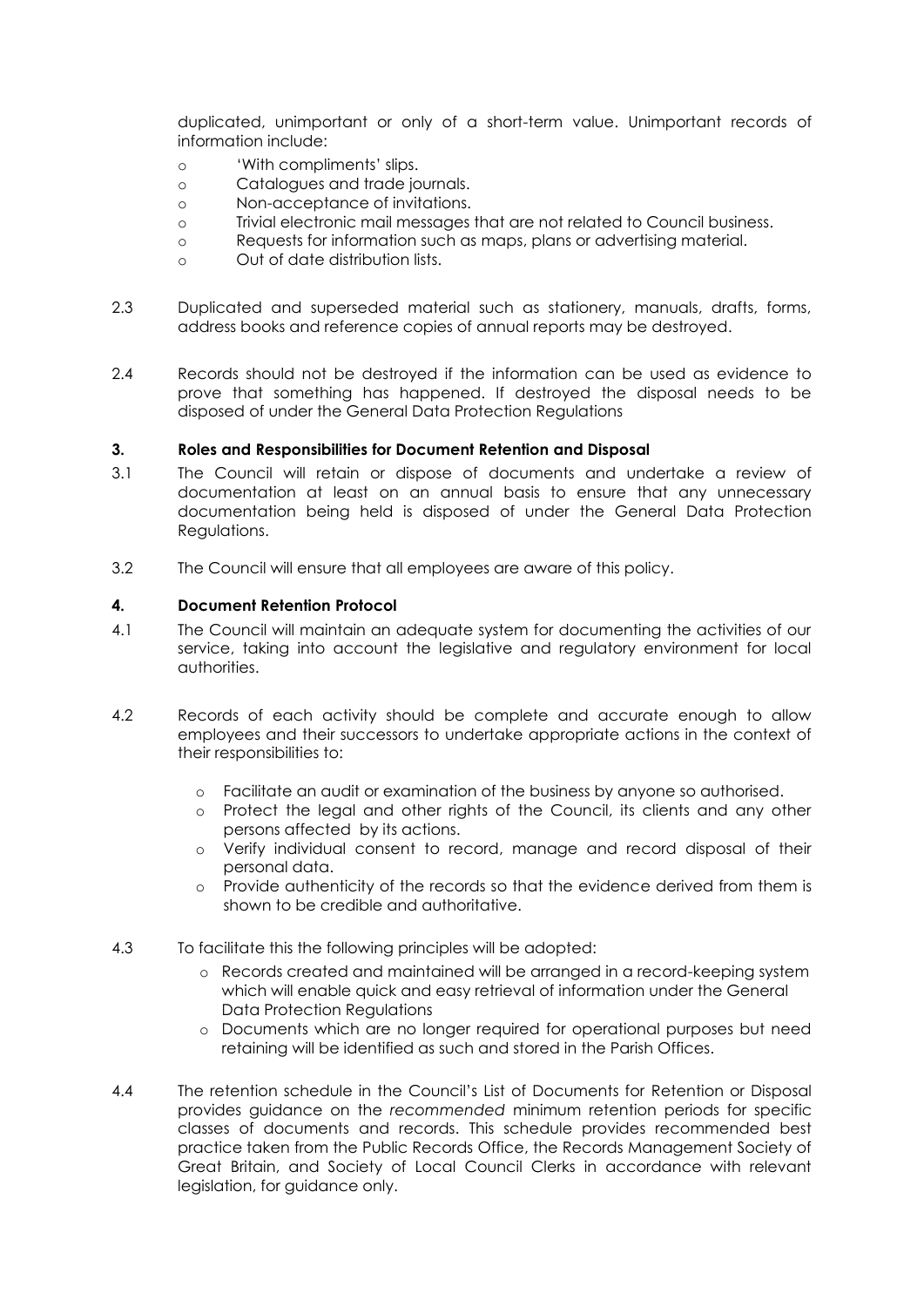4.5 Whenever there is a possibility of litigation, the records and information that are likely to be affected should not be amended or disposed of until the threat of litigation has been removed.

# **5. Document Disposal Protocol**

- 5.1 Documents should only be disposed of if reviewed in accordance with the following:
	- o Is retention required to fulfil statutory or other regulatory requirements?
	- o Is retention required to meet the operational needs of the service?
	- o Is retention required to evidence events in the case of dispute?
	- o Is retention required because the document or record is of historic interest or intrinsic value?
- 5.2 When documents are scheduled for disposal the method of disposal should be appropriate to the nature and sensitivity of the documents concerned. A record of the disposal of key documents will be kept to comply with the General Data Protection Regulations.
- 5.3 Documents may be disposed of by any of the following methods:
	- o Non-confidential records: placed in an office waste paper bin
	- o Confidential records or records giving personal information: small amounts may be shredded in the office and larger amounts may be placed in the shredding containers for collection and disposal by the Council's shredding contractors.
	- o Deletion of computer records by the Council or Council contractors.
	- o Transfer of records to an external body such as the County Records Office.
- 5.4 The following principles should be followed when disposing of records:
	- o All records containing personal or confidential information should be destroyed at the end of the retention period. Failure to do so could lead to the Council being prosecuted under the General Data Protection Regulations or the Freedom of Information Act.
	- o Where computer records are deleted steps should be taken to ensure that data is 'virtually impossible to retrieve' as guided by the Information Commissioner.
	- o Where documents are of historical interest it may be appropriate that they are transferred to the County Records Office.
	- o Back-up copies of documents should also be destroyed (including electronic or photographed documents unless specific provisions exist for their disposal).
- 5.5 Key records should be maintained of appropriate disposals. These records should contain the following information:
	- o The name of the document destroyed.
	- o The date the document was destroyed.
	- o The method of disposal.

#### **6. Data Protection Act 1998 – Obligation to Dispose of Certain Data**

6.1 The Data Protection Act 1998 ('Fifth Principle') requires that personal information must not be retained longer than is necessary for the purpose for which it was originally obtained. Section 1 of the Data Protection Act defines personal information as *"Data that relates to a living individual who can be identified: a) from the data, or b) from those data and other information which is in the possession of, or is likely to come into the possession of the data controller." "It includes any expression of opinion about the individual and any indication of the intentions of the Council or other person in respect of the individual."*